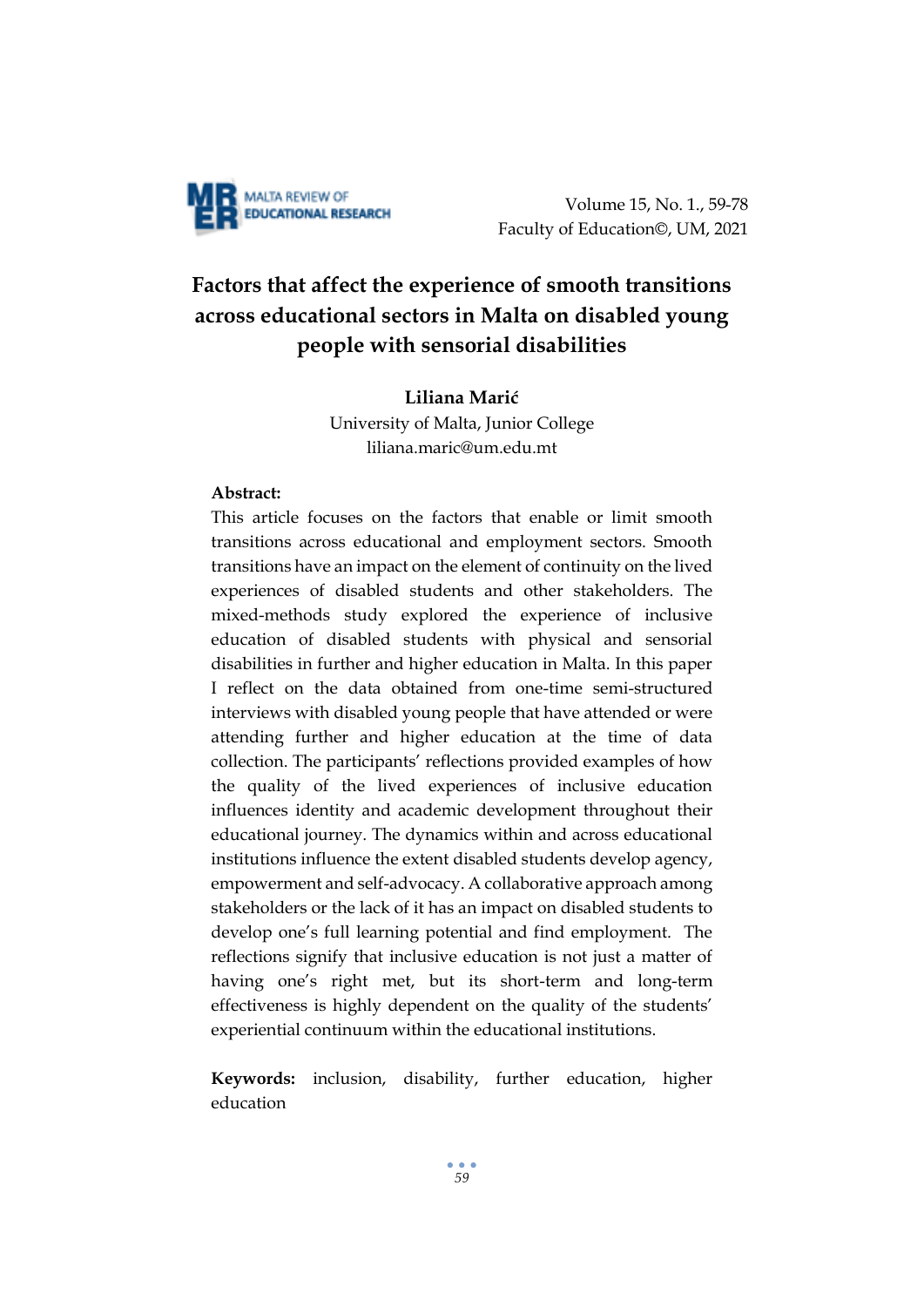# **Introduction**

This paper reflects on how the experiences of Maltese disabled students during their course of studies and during the transition period between educational levels and employment affect one's social and educational development. In exploring the ontology of lived experiences, student participants who have first-hand experience of disability and inclusive education in further and higher education were considered knowledgeable about these phenomena. The lived experiences were reflected upon to develop inferences as, "such reflection upon experience gives rise to a distinction between what we experience (the experienced) and the experiencing – the how" (Dewey, 1930, p. 196). The reflections revealed the contentious political debate on how the implementation of inclusive educational policies shape the young students' identity and academic level development.

#### **Methodology**

The theoretical framework of this article stems from Dewey's theory of experience and the related "category of continuity or the experiential continuum," whereby its direction affects the growth of the persona and the quality of progressive education that is endeavoured from the early years onwards (Dewey, 1938, p. 17). The social model of disability was utilised to build disability discourse that highlights the environmental, social and educational enabling/disabling factors at further and higher education that are social by nature (Union of the Physically Impaired Against Segregation [UPIAS], 1976; Fernie & Henning, 2006; Seale, 2006). The interpretive theoretical framework of poststructuralism was utilised to conceptualise hidden meanings within the text on the notions of 'other' and identity. Corker (2005) sustains that poststructuralism "deals specifically with language and discourse and, as such, is bound up with issues of meaning, representation and identity" (p. 224).

Identity is not only a constituent of the self, but also a social one. Titchkosky (2006) argues that, "the experience of disability gives rise to the opportunity to examine how the meaning of people's lives is built together with other people" (p. 10). When merging the interpretative frameworks of poststructuralism and critical disability studies, it is argued that notions of disability discourse and the type of inclusive/exclusive culture within further and higher education institutions can be explored by analysing experiences of dis/ablement.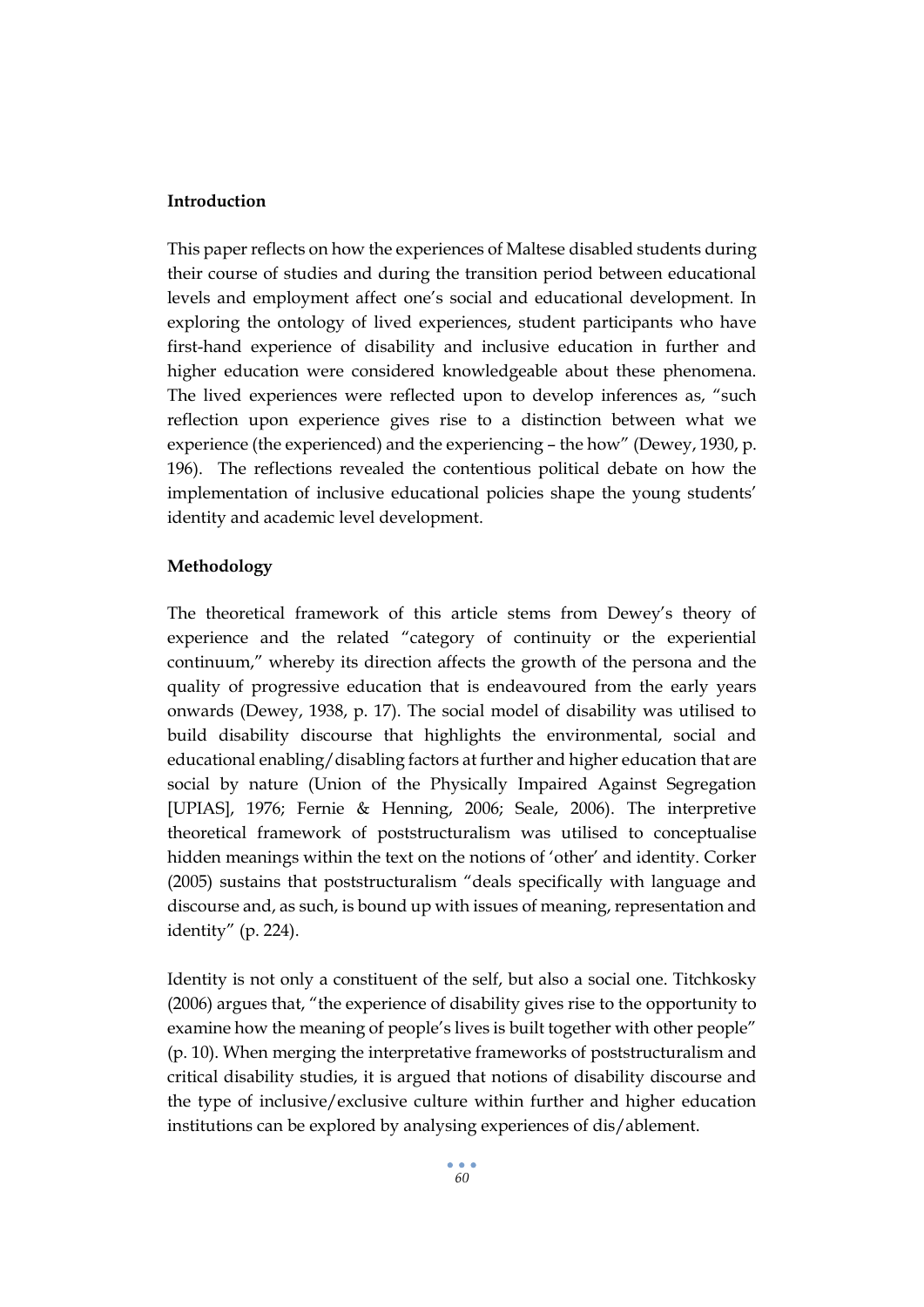Twelve disabled young people with physical and/or sensory disabilities who have attended or were attending further and higher education at the time of data collection participated in a one-time semi-structured interview. The participants were eight males and four females and their age ranged between 20 and 40 years. Cousin (2009) elucidates that "by collecting and transcribing interview talk, the researcher can produce rich empirical data about the lives and perspectives of individuals" (p. 71). To increase fluency, semi-structured interviews permit deviations from the order and number of the prearranged structure of questions and to extend the discussion if needed (Opie, 2004; Cousin 2009).

'Snowball sampling', where "participants are asked to recruit individuals to join the study", was used to enrol the participants (Collins, 2010, p. 358). Piloting the interview indicated whether the responses would address the research questions and whether aspects as regards access to information needed further consideration. To respect the participants' choice, for persons with hearing impairment and some of those with visual impairment, the interviews were conducted using computer mediated communication such as email and Skype but with audio tool only. One interview was conducted via a telephone. These methods of conducting interviews provided the qualitative data needed and they were the most effective to gather the essential information (Braun & Clarke, 2013). Each interview was approximately an hour long. The interviews were designed following Kvale and Brinkmann's (2009, p. 102) guidelines which included 'thematising', 'designing', 'interviewing', 'transcribing', 'analysing', 'verifying' and 'reporting'. For ethical purposes pseudonyms were used and as indicated below, codes are used to indicate the type of participant that is quoted.

'Conventional content analysis' which entailed conducting thematic analysis of textual material was adopted (Max Bergman, 2010, p. 387). Teddlie and Tashakkori (2009) elucidate that for thematic analysis, the examination of themes entails "looking for patterns across the interconnecting" data (p. 253). Data analysis was done manually to familiarise with the complexity of the data and the language used to express the inner world of experiences (Braun & Clarke, 2013). The findings which are presented in the next section indicate that the political challenges within and across educational institutions and employment entities are permeated with social constructs.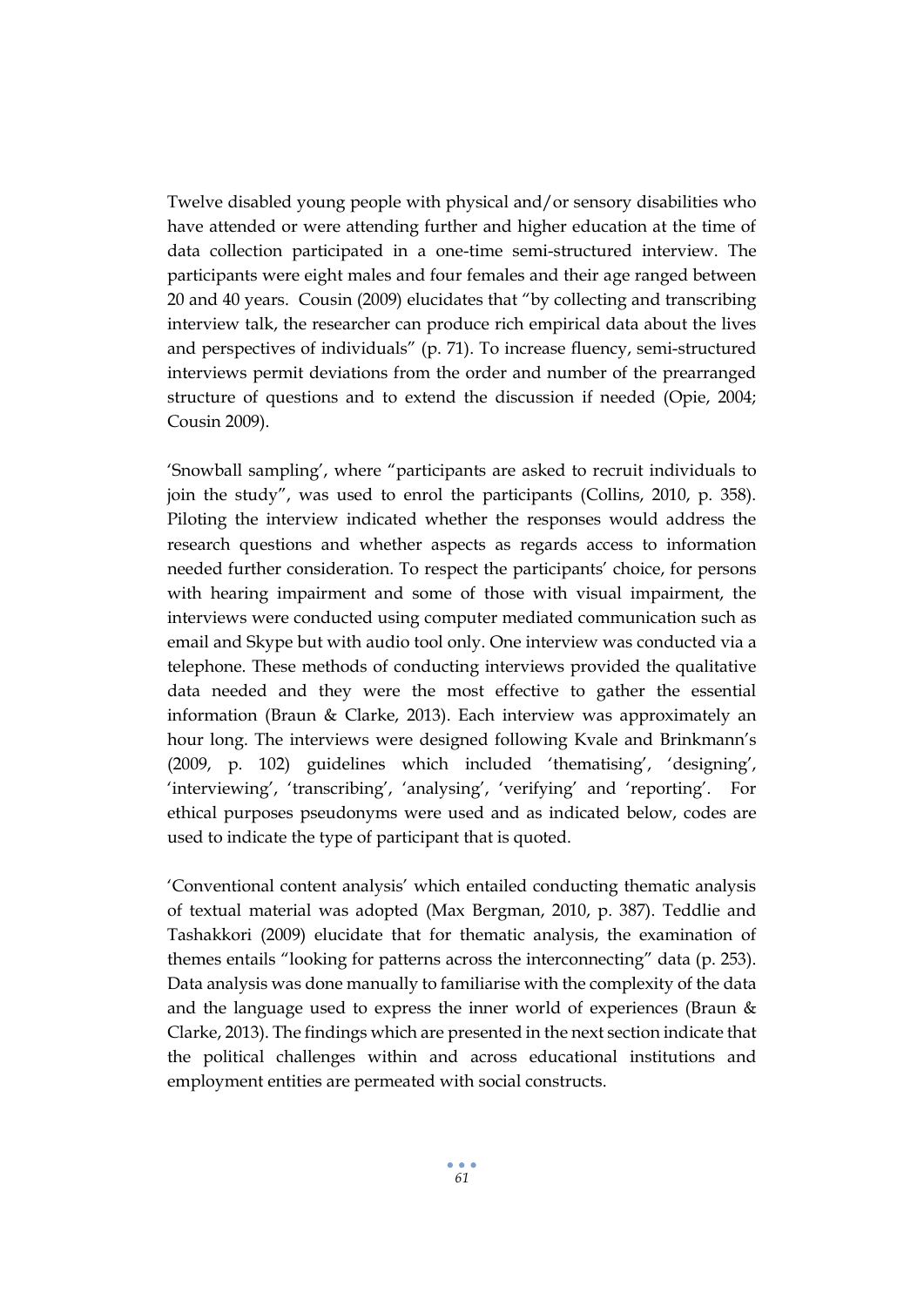#### **Results**

The findings were grouped into themes that discuss the challenging dynamics that the participants revealed in relation to the politics between the self and one's identity, the politics between the self and others in experiencing inclusive education and the politics between the self and entities of education, assessment and employment.

#### *The politics between the self and one's identity*

Marks (2008) explains that self-determination encompasses key skills such as self-regulation, self-knowledge, self-reflection, problem solving, goal setting, self-monitoring, and decision making. The student participants sought to be autonomous, determined to further their education and develop effective selfhelp strategies and self-advocacy skills. It was maintained that disabled students need to have a strong determination as many times due to personal limitations, it takes them a bit longer to achieve something than a non-disabled person. They also needed to be creative, outgoing and assertive so that they would be included in group activities. These self-help strategies facilitated social inclusion and the acquisition of what was theirs by right. Most of the participants argued that their parents transmitted their advocacy skills to them and encouraged them to be creative and flexible in thinking of alternative solutions so that they would participate in activities with their friends. The participants acknowledged that it was not easy to believe in their potential and convince others of their abilities. Developing skills of persuasion and reassurance were essential to overcome personal moments of apprehension and when others were afraid of their welfare. Being brought up in an inclusive environment and an inclusive culture influenced their self-determination which entailed an ongoing evaluation and affirmation of their perceptions of their abilities:

"I want to contribute, I want to further my studies, I don't know what I shall achieve, it could be that I'll pass, it could be that I won't pass. They are telling me stop" (Clark)

"I also worked twice as hard as hearing students as I wanted to succeed and achieve. Not many deaf students manage to do this" (Ann)

Sanders (2006) argues that when parents overprotect their children, they cause their child to become powerless, be limited in developing advocacy skills and during their transition to adulthood, they become dependent on others. The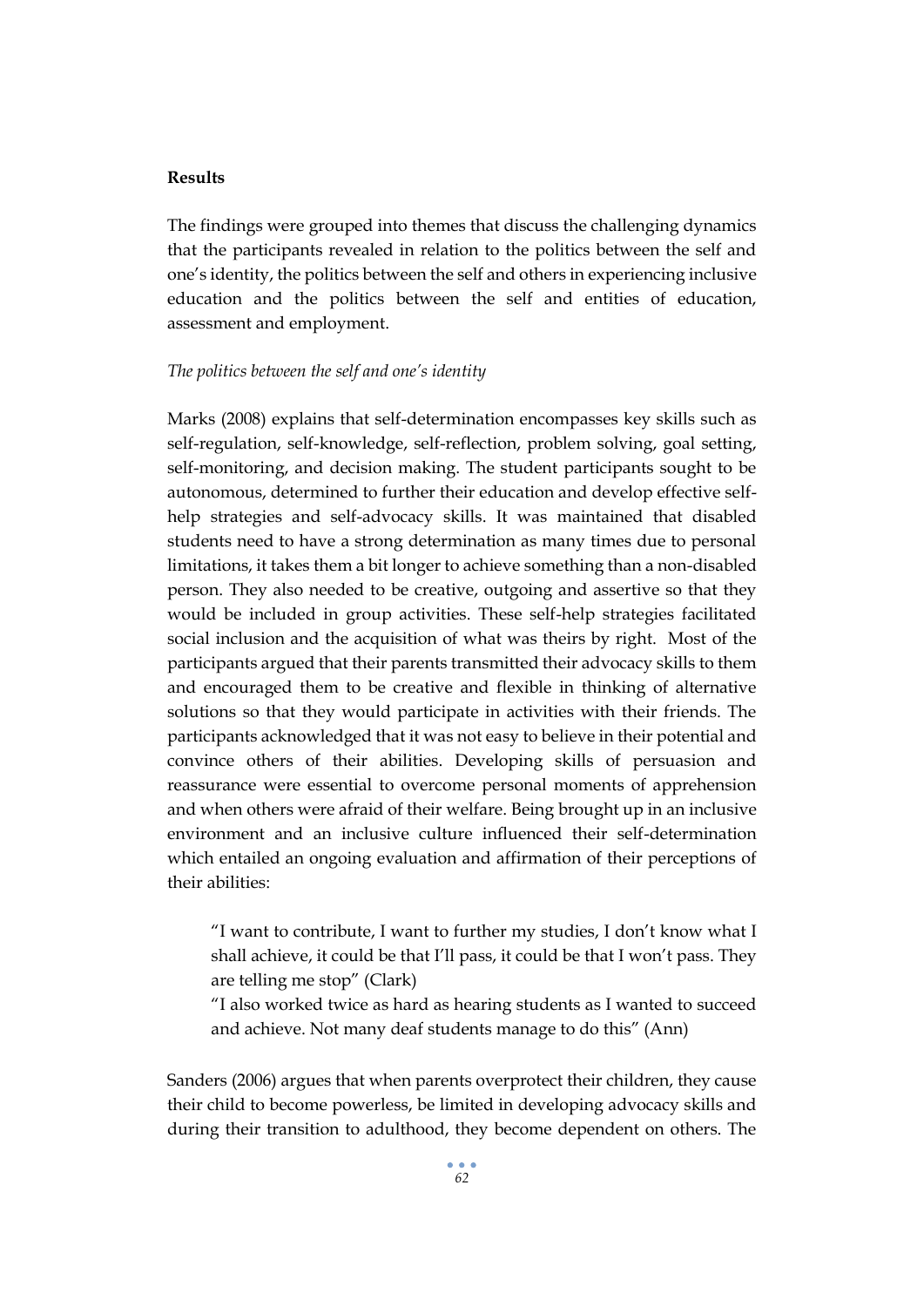analysis of the interviews revealed that parental and other adult overprotection has a negative impact on the development of identity, independence and social abilities during adolescence. The experience of having decisions taken by adults was considered as patronising and disempowering especially during adolescence where the development of agency and independence are encouraged. Segregation from peers also limits young people from developing self-help strategies how to cope with perils. As discussed by Callus, Bonello, Mifsud and Fenech (2019), protection should not be equated to overprotection and there should be a balance between parental protection to mitigate abuse from others and having trust in society towards the wellbeing towards their disabled adult children:

"There was a certain element of negative attitudes, paternalism, overprotection. They offered me Sociology and Philosophy that absolutely I didn't need. Sometimes we have a tendency that we impose what we think is good for the person" (Rupert)

"I do not agree that you segregate persons with disability in separate schools. … I never had an LSA (Learning Support Assistant) and my parents have always encouraged me to be part of the rest of the group. … My friends are also an essential part as they've always considered me the leader of the pack" (Oswald)

The interviewees pointed out that a smooth transition from secondary to further and higher education institutions was highly dependent on the level of preparation that was carried out from the student's side and the educational institutions. Designing courses using pedagogies that are student-centred rather than service-centred were regarded important to create a praxis in the learning landscape. This implies flexibility in the provision of courses and services provided to meet students' needs, to help students complete courses successfully at their own pace without wasting time and energy repeating courses or units:

"If we'll change the pedagogy that it would be an inclusive pedagogy and that it will be person-centred, we'll make a big difference" (Martin) "At secondary, I was used to a system where we were a bit pampered. When I went there and I found the situation a bit different, I was a bit shocked at the beginning. … For whom it's not possible, I believe that an LSA (Learning Support Assistant) should be provided" (Kristof)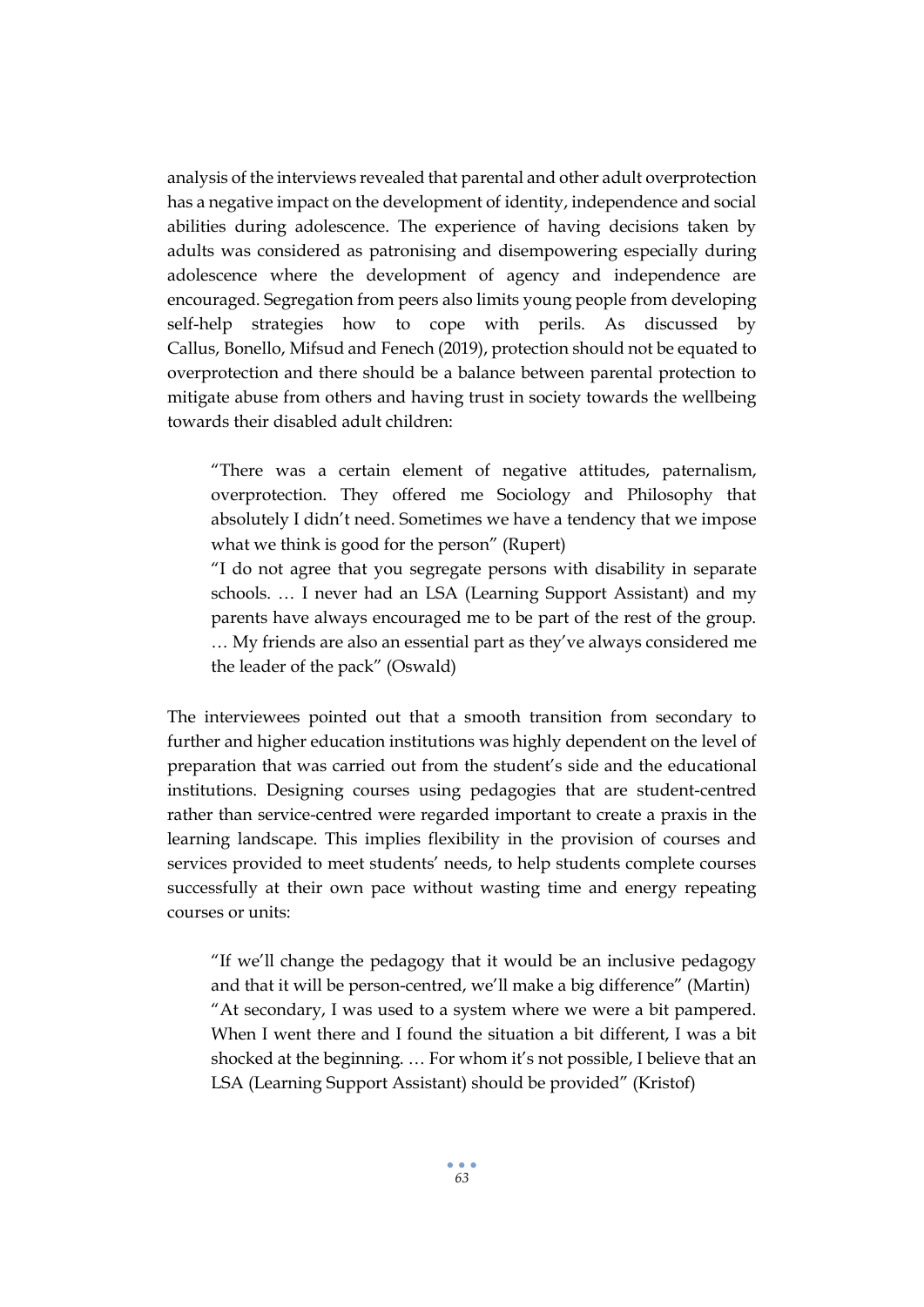Riddell and Weedon (2014) explain that students with hidden impairments are the largest group of disabled students. Thus, understanding their experiences is important because during their personal and professional lives they face dilemmas in terms of whether to disclose the invisibility of their impairment. In this research, disclosure of one's impairment was considered as a sensitive issue as it exposed an aspect of their identity. It was acknowledged that disclosure was hard particularly when a person would be developing an impairment during adolescence or young adulthood, has not accepted the impairment fully, or it is a hidden impairment. Other participants regarded disclosure as a means to educate others, to make other people sensitive to one's needs, or as a prerequisite to obtain access arrangements for exams. Some participants questioned the effectiveness of disclosure on application forms of courses as it was not a guarantee that the information was communicated to lecturers:

"In the application I wrote that I am visually impaired and I remember the introduction meeting. I told her, "What facilities are there for persons who are visually impaired?" This poor person was shocked by surprise" (Martin)

"During puberty and during adolescence you'll still be shy. … When I applied online for a Masters, I wrote that I had this hearing impairment. When I came for the viva, I was really afraid of having a Skype session. Meanwhile, I told my tutor about my impairment" (Sarah)

The notion of 'passing' which refers to pretending to cope with the situation at hand, emerged as a troubling issue (Michalko, 2002, p. 21). Passing was referred to by participants with hearing impairment. Since hearing impairment is a hidden impairment, they did not want to be attached with a disability identity (Armstrong, Armstrong & Spandagou, 2010). During adolescence, the participants were embarrassed to show their vulnerability and dependency on their peers. They developed resilience to cope with selfconsciousness of their impairment and academic needs. The state of being in pretention surfaced feelings of guilt, shame and yet a relief of showing to others that they were fine:

"The transition from secondary to post-secondary school and to university made me aware how much I needed assistance. It wasn't easy asking other students to lend me notes. Since I was still a teenager, I felt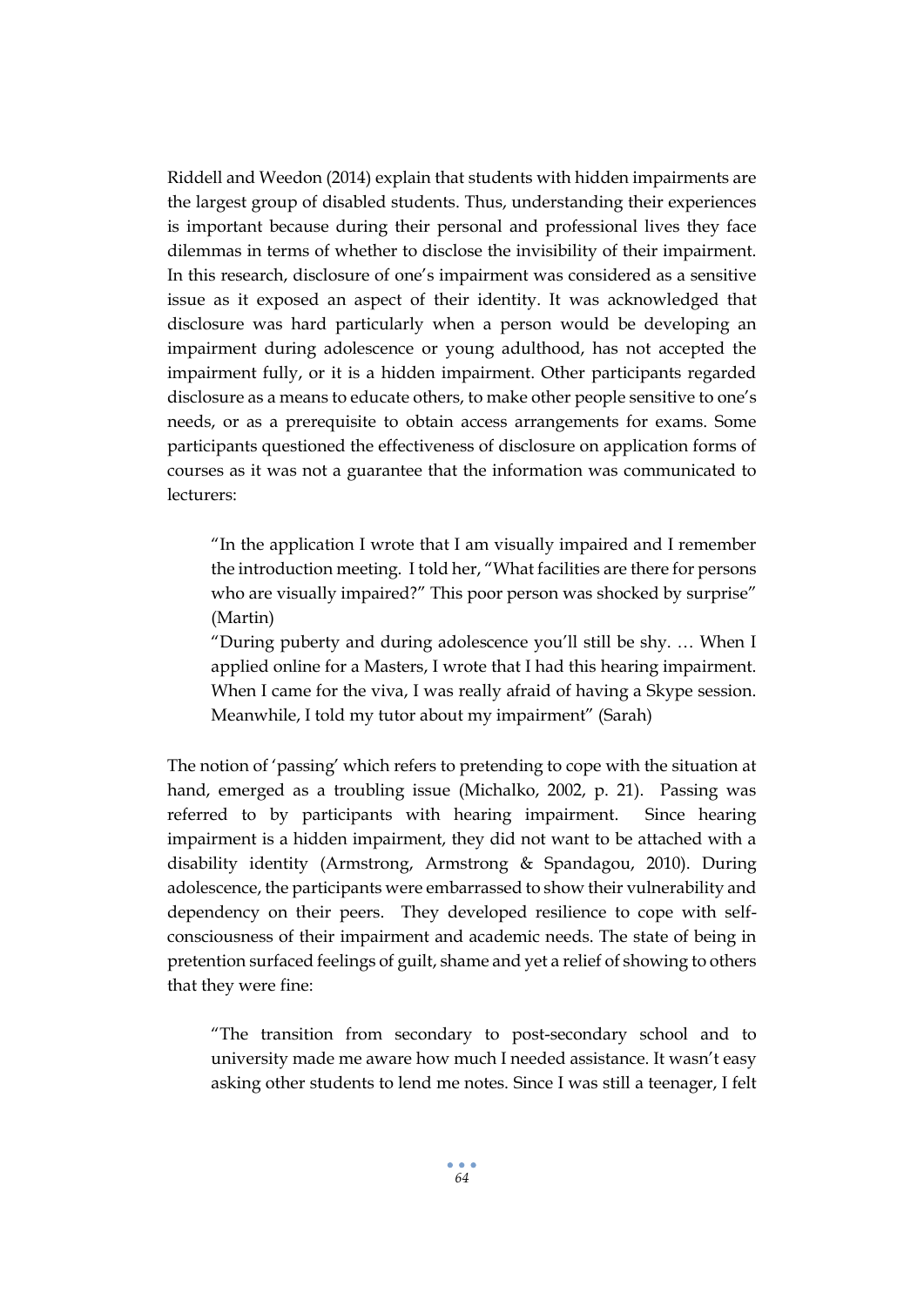very embarrassed. Sometimes, I even pretended that I did not need notes to avoid having to ask students to lend me the notes" (Ann)

Beaty (1992) elucidates that self-concept is described as an individual's perception of who the person within is. Data analysis of the interviews showed that during adolescence, self-concept of one's abilities in contrast to peers was a delicate issue and affects identity development. Lack of self-confidence due to low self-esteem had a negative impact on a social and educational level as it limits a person's social cohesion with the rest of the community. It was pointed out that during the secondary years, disabled students should become conscious and be prepared for the lifestyle typical to post-secondary schools where a student is expected to be autonomous and confident to speak up. Otherwise, the student would be shocked and the chances of withdrawing from courses increase. Empowerment from learning support assistants, family and friends help a person to develop an outgoing personality. Lack of environmental accessibility limits the extent to which disabled persons can be independent and makes them self-conscious of the natural limitations caused by their impairment. The participants considered that their dignity was respected in proportion to their level of independence:

"I was finding it hard to accept my condition, let alone to go and tell him I have so and so" (Martin)

"Since I was a bit shy, it was difficult for me to make friends. Adolescence made me become an introvert as I started to realise that for certain things, it was going to be more difficult for me to achieve them. I met an LSA (Learning Support Assistant) who helped me to bring out my character. Because of him and my parents I came out again" (Kristof)

Bossaert, Colpin, Pijl and Petry (2012) explain that "loneliness is a subjective, unpleasant and distressing experience resulting from a discrepancy between the perceived quantity and quality of one's desired and one's actual relationships" (p. 1889) and implies that students would be socially at risk. In this research, the construct of loneliness was considered as a factor that affects students' psychological wellbeing and it was related to social exclusion and educational disadvantage. Deaf participants experienced loneliness, lack of communication and social exclusion due to lack of knowledge of sign language amongst the public. Having a sense of belonging and a social network were contributory factors in terms of receiving and reciprocating support. Loneliness was remarked as a peril of distance learning opportunities which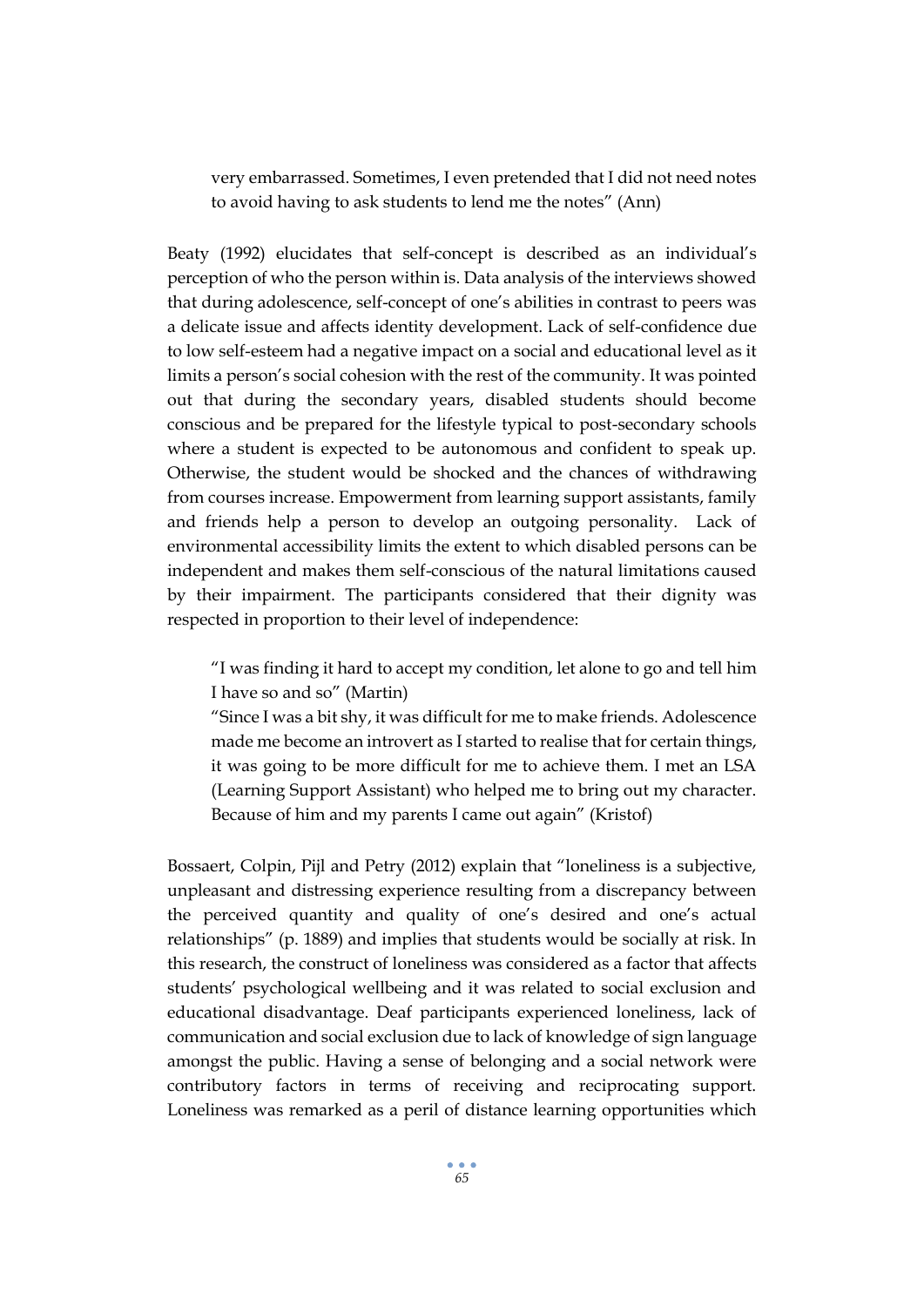not all students are able to withstand. Deaf participants and those with hearing impairment indicated that lack of communication with lecturers, peers and people while conducting research was detrimental on a social and educational level. Deaf participants claimed that lip reading, good-will of friends who lend their notes, peripatetic teachers for the Deaf, lecturers who put effort to overcome barriers and parental support were crucial during their schooling years:

"The idea of an online degree, even though it was convenient for me as I could do everything from home, I started feeling a bit lonely. When I was at university, I used to find support from my friends. The fact that I was alone, I decided to stop" (Rupert)

"Inaccessibility to communication and information. … Deaf students have always struggled during their education since they cannot be informed of what is happening around them. Some Deaf students are not completely happy, as they are a bit lonely in peer group communication and they also find difficulties to understand the teacher" (Gerald)

# *The self and others in experiencing inclusive education*

The participants noted that the active participation of disabled persons creates a social capital of disability activists. By means of dialogue and collaboration, they became critical persons in identifying disabling and enabling factors and in giving suggestions about how systems and practices could be improved on campus. Duplaga (2017, p. 15) maintains that "the internet may be a source of opportunities for people with disabilities both in terms of accessing information and increasing social inclusion." In this research it emerged that social capital made the participants feel secure while being introduced to new environments such as further/higher education institutions. Meeting key persons served as anchorage that prevented the participants from being drifted during the course. Support from individuals empowered them to develop selfadvocacy and agency:

"At university, there is a unit that assists. During the first year, it's very important, you'll arrange lectures, you'll integrate with society, you'll know what you have to do, how to apply for exams and the government needs to strengthen this" (John)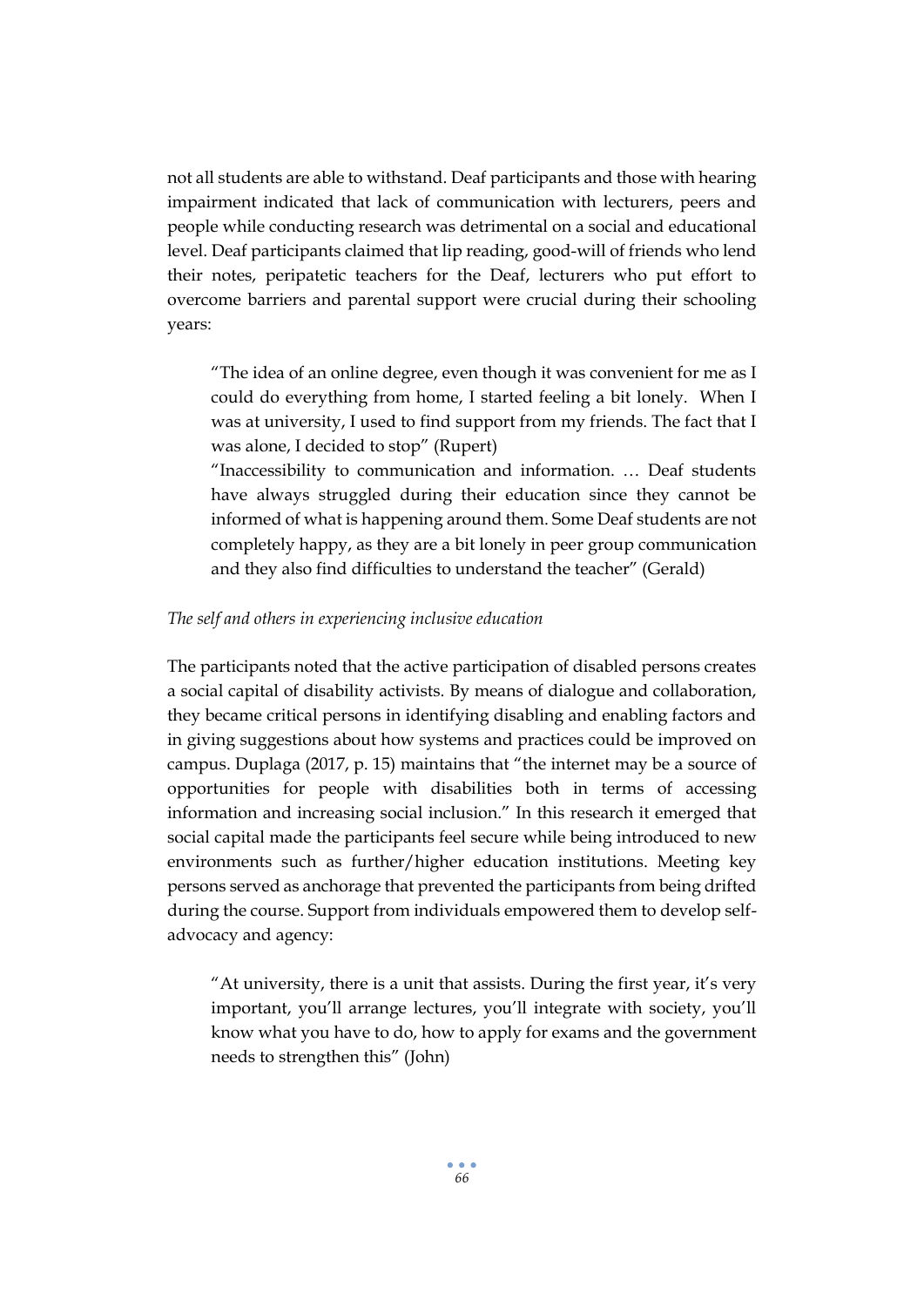"When it was time to enter university, I had a friend. He introduced me to the people whom I was going to be involved with. The planning is important across the board, all along" (Rupert)

The provision of support from family, friends, academic and non-academic staff within schools and the public helped the participants to overcome daily educational and environmental disabling barriers and obtain emotional support to overcome challenges. Persons with hearing impairment stressed the beneficial impact of receiving support from peers to obtain notes. Support helped the participants to feel secure, develop resilience and perseverance especially during the first year of the course. When an impairment develops during adolescence or young adulthood, support from the staff within the school community and friends was regarded as crucial to come in terms with one's new identity and getting used to a new lifestyle. Thus, support had a physical and psychological impact on the participants:

"At university, they don't accept LSAs (Learning Support Assistants) as much as possible. I had the help of my friends. I was very lucky that I was in a course where we were eleven only. We were a team and we used to cope" (Kristof)

"At post-secondary school and university, I did not have a facilitator. I had to depend on friends. Since I am deaf and depend upon lip reading, I'm unable to listen and write at the same time. So, I had to copy or borrow notes from friends" (Ann)

The participants appreciated when they received support in person, via telephone and online means such as email, social networks and Skype. However, the support was not consistent, and was highly dependent on one's personal outlook towards disability rather than standardised from a rightsbased approach. Gaad and Almotairi (2013) recommend decision makers to invest in training and providing specialised speech therapists, psychologists, teachers' aides to make inclusive education viable in higher education. In this research, personnel employed within the Access Disability Support Services were identified as key persons who support disabled students on campus. Their support facilitated students' transition from one sector to another, acted as an intermediary between administrators, students or lecturers, and in obtaining access arrangements: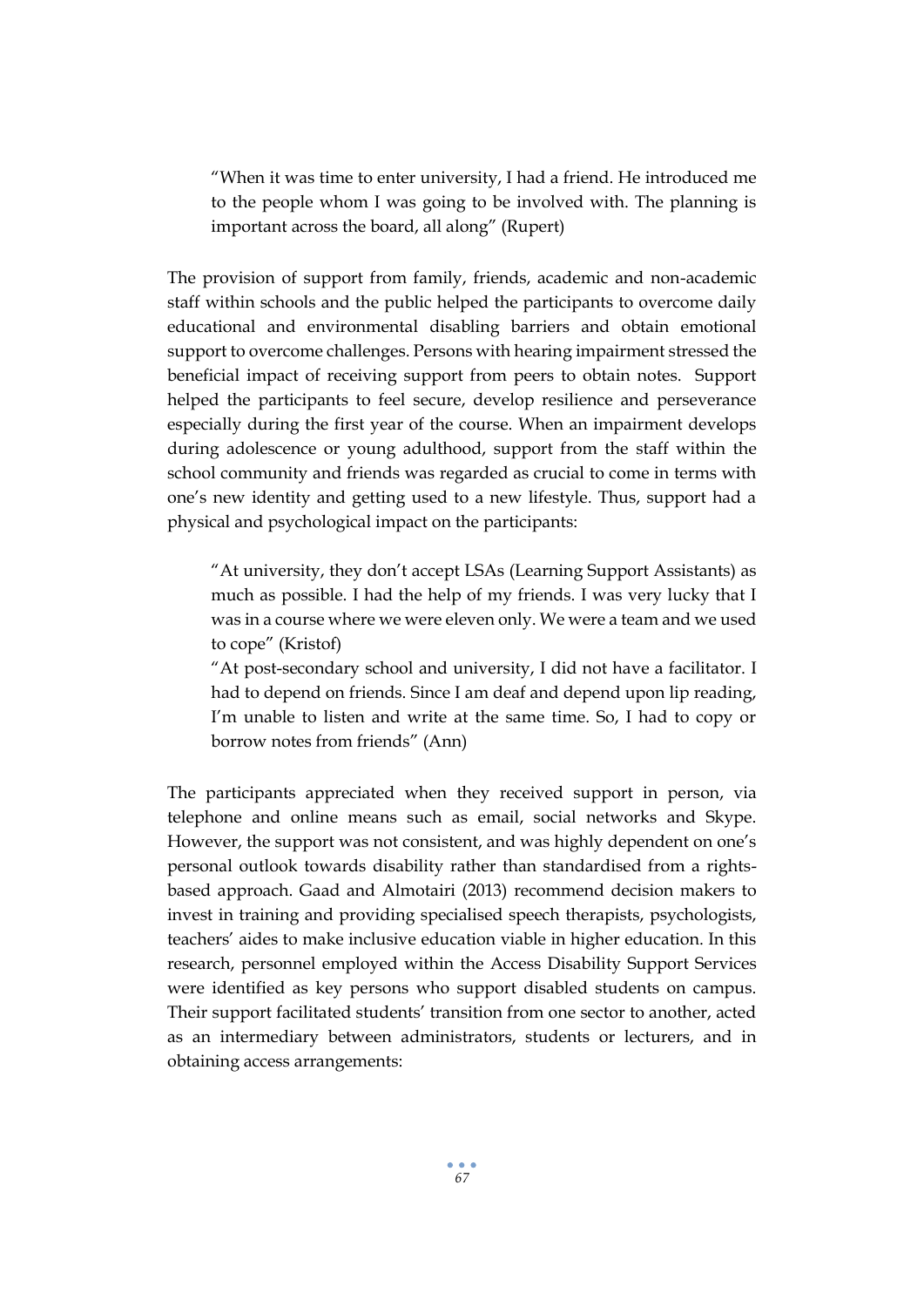"As lecturers, they were all very supportive from the first year till the last and I think that it was a big stimulus. It's not the first time that lecturers send us their presentations via email" (Martin)

"The course administrators tend to understand that if there is a disabled person, they need to organise ground floor rooms. When I applied, they said that if there were any issues, they would try very hard to address them" (Roxanne)

Disabled students' participation enabled staff within further and higher education institutions and employment sectors during job placements to became familiar with a typology of a student or employee that exposes some form of otherness than the traditional student/employee. Their activism created consciousness and had an emancipatory effect on improving accessibility in the building, accessibility in learning and the working environments. The adaptations had a beneficial effect for all students and staff (Chanock, Stevens & Freeman, 2011). The participants in this research also became conscious of the power they shared stemming from their experiential knowledge. Experience in having disabled students at further and higher education made non-disabled administrators, lecturers or other staff members conscious of how things have to be organised to accommodate the needs of disabled persons. The participation of disabled students created a cultural and a social praxis that transformed disabled and non-disabled persons in learning how to implement inclusive education and foster social inclusion:

"It's not the first time that I was approached by the Head of Department with regard to disabilities to find ways how we can include other students" (Martin)

Morley and Croft (2011) sustain that disabled students' participation in higher education seemed to be the outcome of their individual and collective agency to challenge the structures that seemed to establish different educational outcomes for them. In this research, the interviewees showed that developing effective communication skills, advocacy skills and agency are self-help strategies that facilitate disabled and non-disabled persons to understand each other's point of view. Disposition towards developing collaboration promote social inclusion, social cohesion and enhances the implementation of inclusive education. Effective communication and collaboration reduce the incidence that non-disabled persons would develop or strengthen cultural misunderstandings and negative assumptions about disabled people. In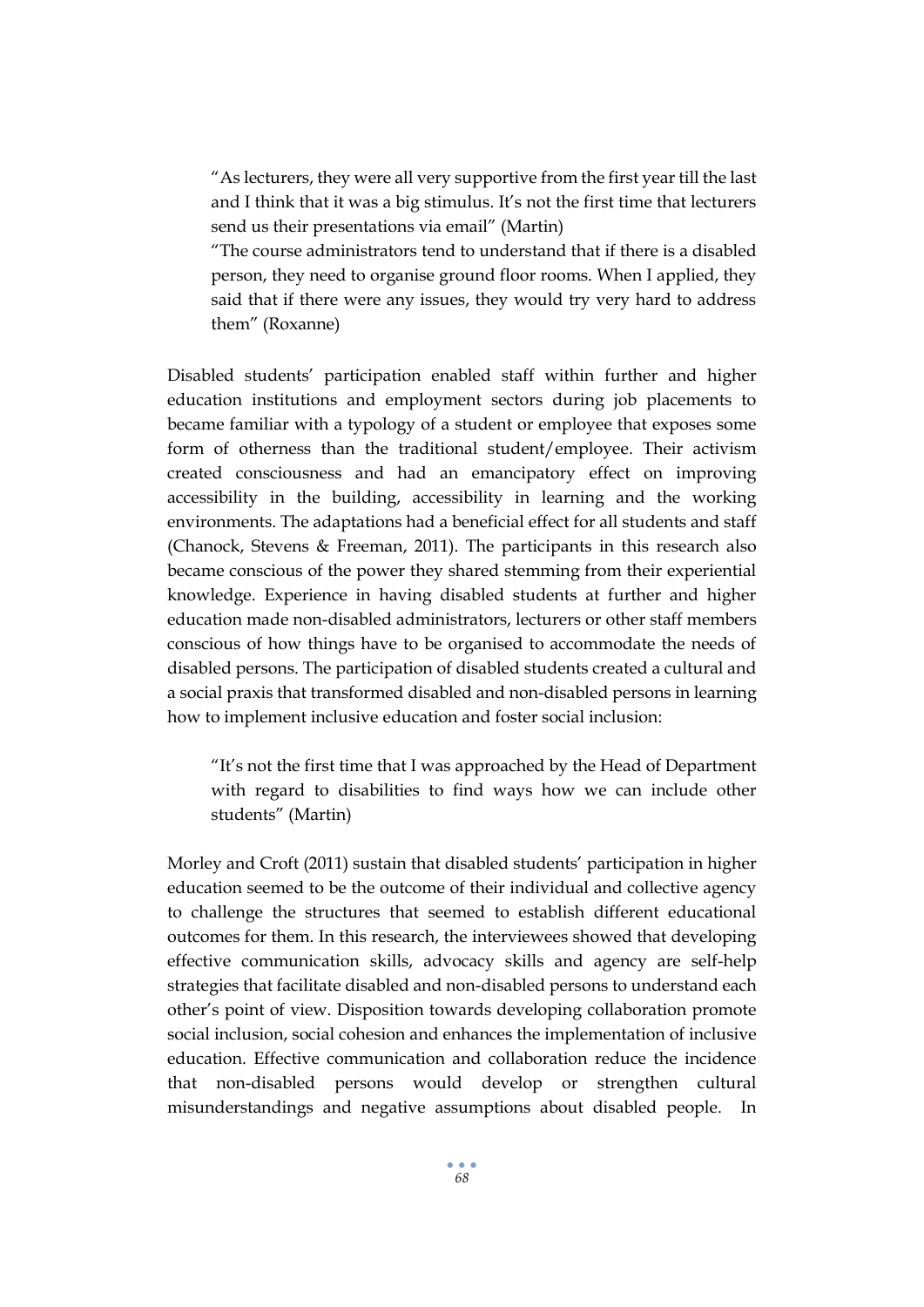contrast, disabled people would learn and understand the way non-disabled see and experience the world, and learn on the importance of being clear and polite in requesting, refusing or accepting help:

"The fact that someone asks me, it's something educational. It's something beautiful. Unfortunately, I find people at university and outside who do what comes to their mind, they assume" (Martin)

A smooth transition from secondary to further and higher education institutions was highly dependent on the level of preparation that was carried out from the student's side and the educational institutions. Designing courses, using pedagogies that are student-centred rather than service-centred were regarded important to create a praxis in the learning landscape. This implies flexibility in the provision of courses and services provided to meet students' needs, to help students complete courses successfully at their own pace without wasting time and energy repeating courses or units:

"If we'll change the pedagogy that it would be an inclusive pedagogy and that it will be person-centred, we'll make a big difference" (Martin) "At secondary, I was used to a system where we were a bit pampered. When I went there and I found the situation a bit different, I was a bit shocked at the beginning. … For whom it's not possible, I believe that an LSA (Learning Support Assistant) should be provided" (Kristof)

The availability of state support services such as a personal assistant helped the participants to gain independence while having their privacy and dignity respected. The participants underlined the importance of creating connections between schooling and employment. In line with the affirmative model of disability (Swain & French, 2000) the participants embraced their disability as an integral part of their identity and argued that our society needs to value the potential of each individual and creates opportunities where every person is able to function and contribute to society:

"Support Agency. They help me as for example, I can't go alone to a rest room. You would have a particular time. It's also important that schools would know of these Agencies2 (Kristof)

"Deaf people always struggle to find work due their inferior education also due the employers` attitude towards Deaf people" (Gerald)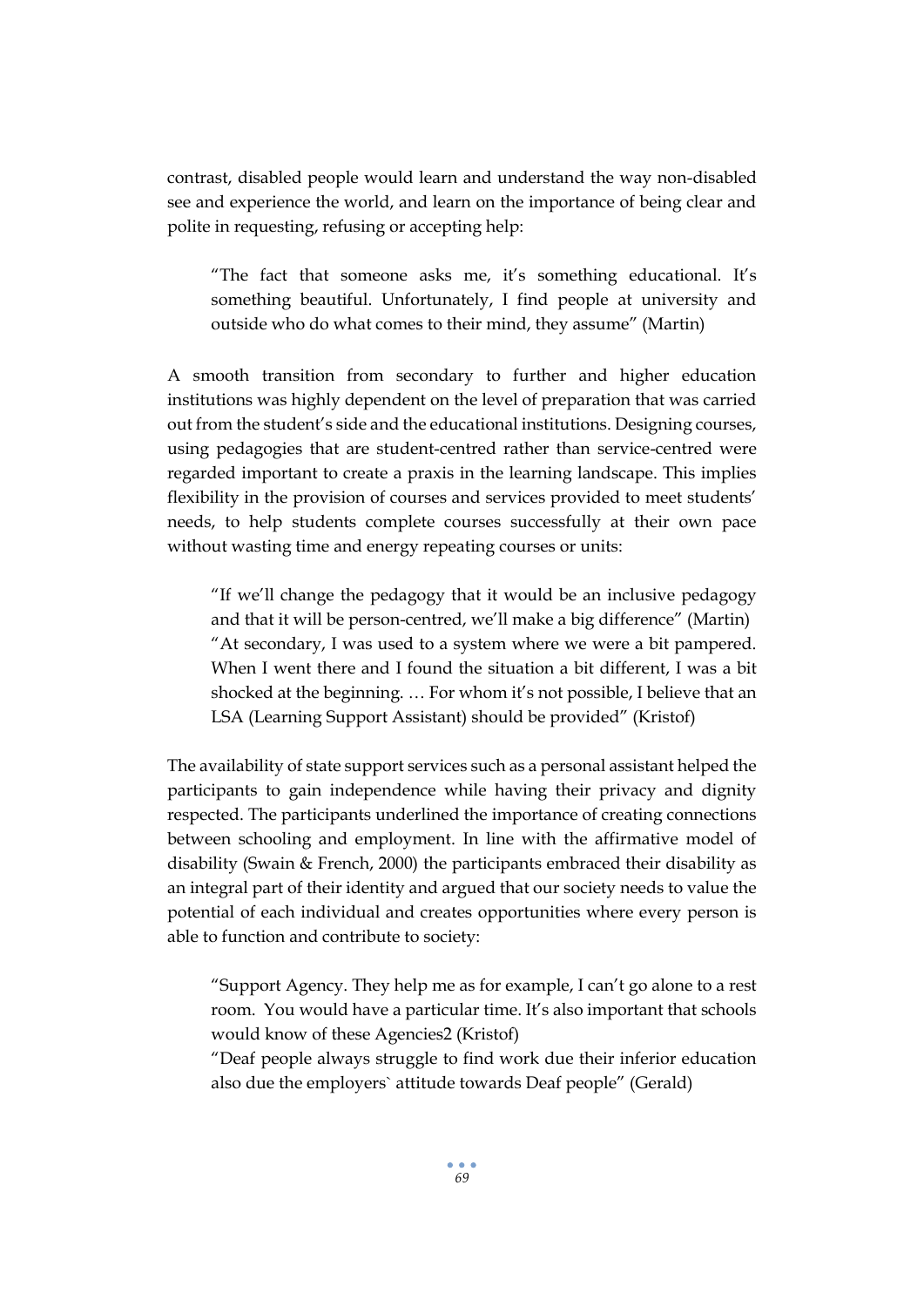Preparedness also entails that disabled and non-disabled individuals at educational institutions or employment entities develop conceptual and practical frameworks that include instruction about disability issues and promote values of adaptability, flexibility and creativity to find alternative solutions to challenging situations. Peer preparation among students and colleagues was regarded beneficial as it helps non-disabled peers to develop disability etiquette and the aptitude towards developing positive collegial relationships with disabled persons. Downing (2006) argues that "peers provide more natural support, which works to increase social interactions and communication skills, maintain or enhance students' academic engagement, and may reduce displays of inappropriate behaviours" (p. 329). From this research, it emerged that work placements set the platform for employers to identify and address disabling barriers proactively:

"If there won't be support so that I enter the world of employment, it would be more difficult to find employment. A person with a disability needs that his future would be planne". (John)

"As regards approach, the workers told me that they were prepared before I came so that they won't exclude me or something" (Rose)

#### *The self and entities of education, assessment and employment*

The interviewees interpreted accessibility in terms of environmental, information and assessment accessibility that facilitates social and educational development. When accessibility was available from a rights standpoint, the participants felt included, respected and experienced a degree of normalisation. Lack of environmental accessibility was considered a major obstacle for disabled persons from living a full life, like any other student and citizen. Environmental inaccessibility for persons with visual impairment was considered as a main stumbling block. Participants with visual impairment indicated that lecture rooms lacked resources to control light, and public areas lacked audio and tactile cues and embossed signage. Buildings are not built following the Universal Design framework which is aimed at reducing seclusion and humiliation caused by environmental barriers (Shakespeare, 2006; Seale, 2006):

"As regards the environment, we did progress but we're not seeing the needs of persons with a disability. At university, there would be voice recognition, names of places and different sounds" (John)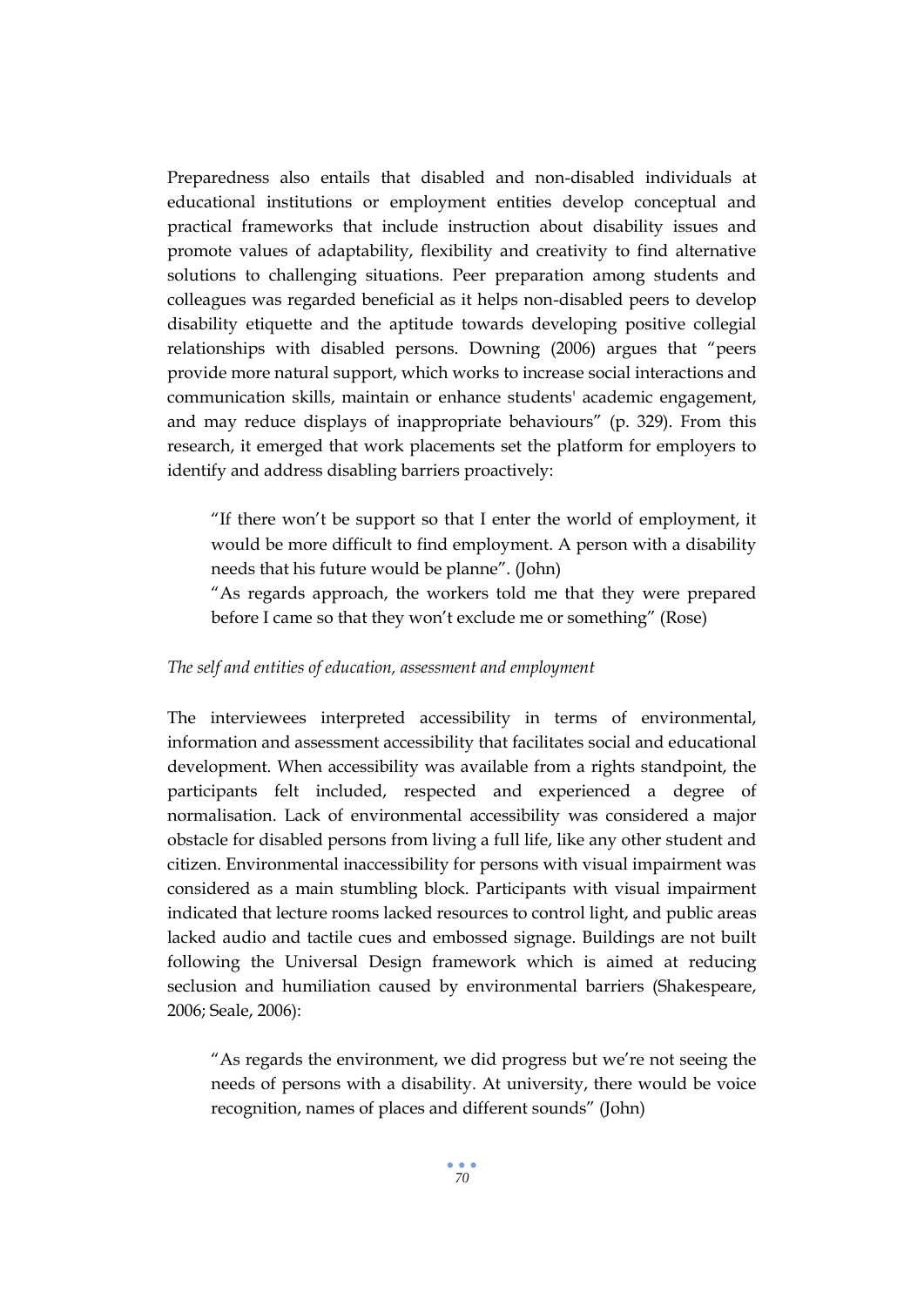"Going around the university, in certain places, you only see columns. In classes, it's not the first time that the sunlight control is very poor. … A person without light perception is going to find it very hard to distinguish a place from another as you don't have certain tactile signs on the ground. … On the doors, there should be Braille signs or embossed letters" (Martin)

Seale, Georgeson, Mamas and Swain (2015) maintain that support services need to consider that "disabled students can lack the 'right' kind of digital capital to enable them to succeed within higher education environments" (p. 127). They recommend that the use of technology by disabled students would be diverse, constructive and empowering. The interviewees remarked that technological equipment such as an iPad helps persons with visual impairment to download eBooks and journal articles from online sources. Technology was considered as means to increase physical and information accessibility for persons with different disabilities.

"Braille is still important and it's beautiful. Today the computer replaced it. I prefer to hold the mobile or the computer and stay reading online" (John)

"Technology, even the fact that you have online libraries, you have thousands of books. The iPad is fantastic as apart from the possibility to enlarge and reduce the font, you can also regulate the background" (Martin)

Education was regarded as the key to empowerment and independence. Lack of financial assistance to buy technological equipment, environmental inaccessibility and lack of human resources to assist disabled people to do their daily activities, to reach their full learning potential and become employed imprison disabled persons. The findings indicated that Deaf students face great challenges during data collection. Moreover, while non-disabled peers have access to academic books at the libraries free of charge, persons with visual impairment have to purchase their resources. Lack of assistive technology in labs, and lack of audio and tactile resources in public places reduces the confidence of persons with visual impairment to move freely and securely. Such educational and environmental disabling barriers put additional pressure on students to finish assignments and research on time: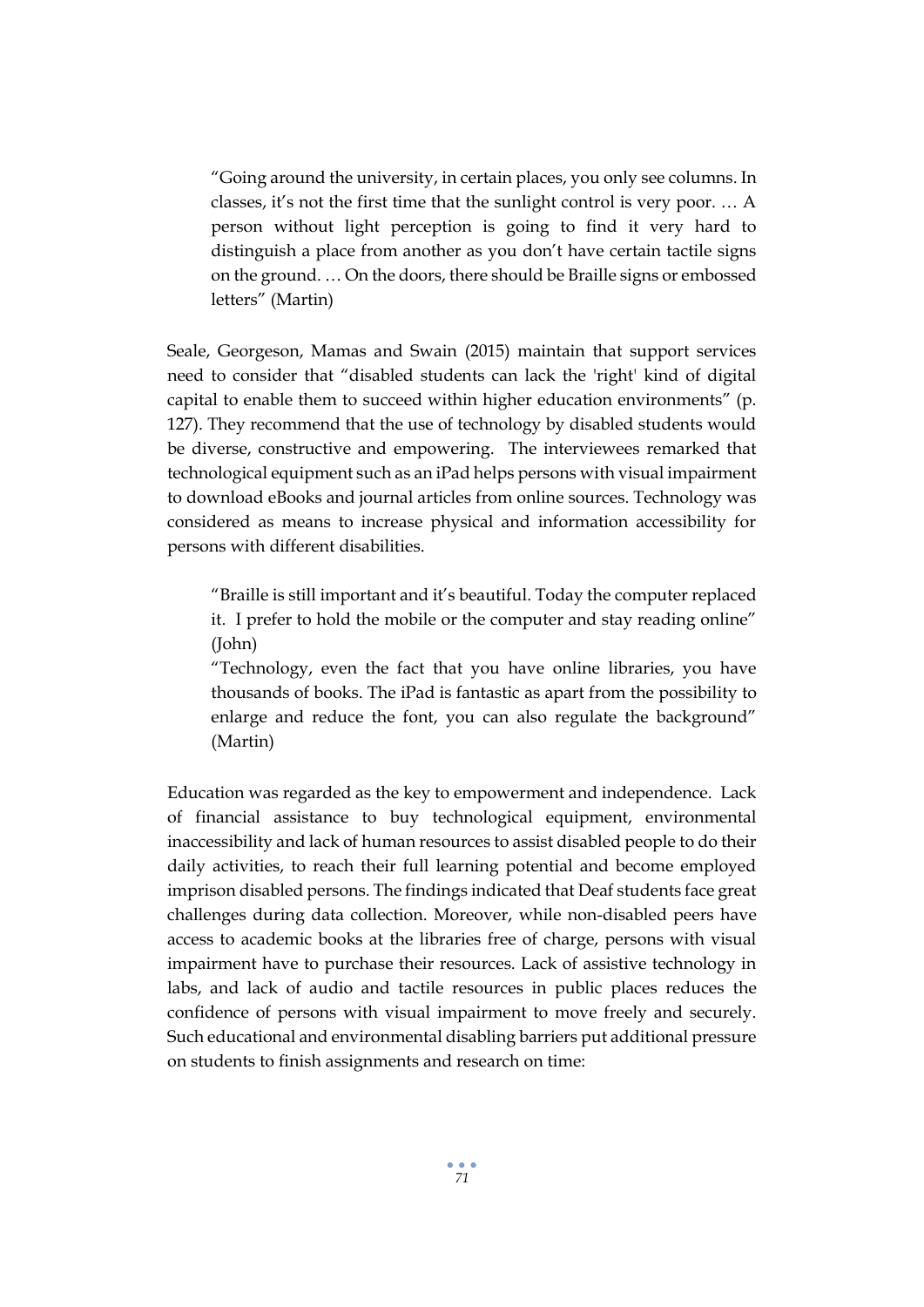"There should be financial assistance to buy additional equipment. I personally feel that educating a disabled person and getting them into the workplace where they will be paying taxes and not taking benefits, and contributing to the economy should be pay back enough" (Roxanne) "When I was doing research for my thesis, I used to struggle to get information as I cannot phone people to get information. I used to write emails or SMSing, but these means weren`t always successful since these are one-way communication. I was going to give up due other people's lack of care especially from the professors" (Gerald)

Konur (2002) argues that educators and administrators involved in higher education programmes have a crucial role in "making proper assessment adjustments for disabled students undertaking examinations to ensure that their academic achievement is measured rather than their disabilities" (p. 149). The interviewees signposted that unrealistic time frames during examinations affected the extent disabled persons could show what they know and thus they felt oppressed. Being given extra time is beneficial, but one's mental abilities are lowered after a prolonged time. Lack of distance learning facilities in local further/higher education institutions was also considered as oppressing disabled persons who cannot attend lectures on campus from furthering their education. This situation was regarded as a deficit. Oppression inculcated frustration among participants:

"The computer exam, three hours. Even a normal person gets tired after three hours, let alone a blind person" (John)

"Due to the medical care that I need, I won't be able to attend them. … A group of students is audio recording the lectures for me. There should be the structures for the university to have distance learning. They are doing it on voluntary basis. The reality is that there's a deficit" (Clark)

# **Discussion**

Based on Dewey's theory of experience, the evidence demonstrated that the experience of inclusive education is socially constructed and encompasses elements of continuity across the educational sectors and society in valuing inclusive education and each member in society. The extent to which environmental, educational and social disabling barriers are removed and enabling factors are enhanced depends upon whether there is a rights-based ideology on a philosophical and a pragmatic level amongst stakeholders and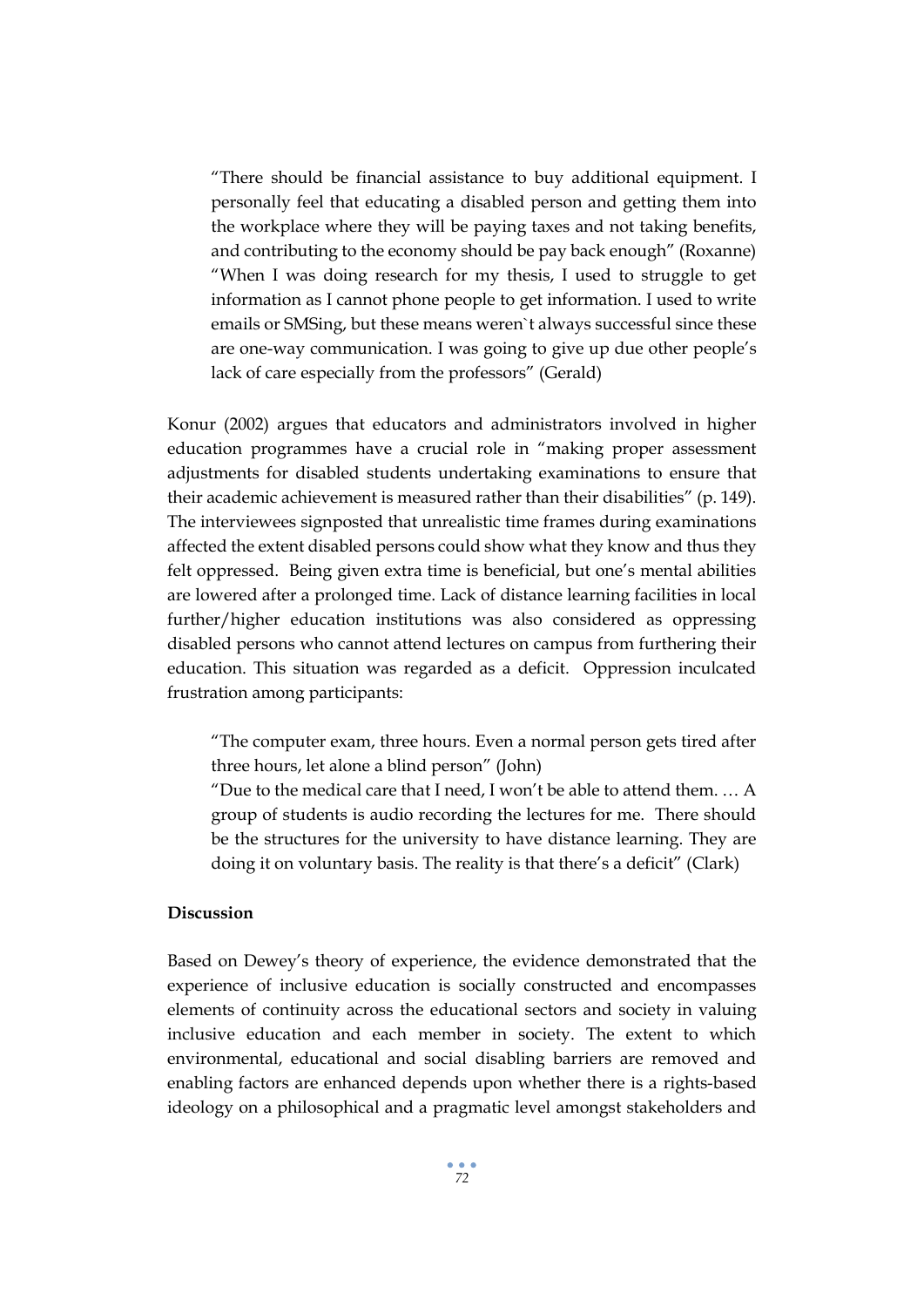whether they have a constructive attitude towards making mechanisms and practices accessible to a diverse student population.

Transition periods between sectors emerged as delicate periods of adjustment both for the students, administrators and educators. When reflecting upon how social factors can influence the way schooling is experienced and one's identity is shaped, a social cultural praxis pro-inclusion would channel a collective commitment to celebrate diversity in a way that empowers individuals irrelevant of their differences (Adams & Brown, 2006; Gordon, 2009; Burgstahler, 2010). This statement adheres to Dewey's (1930) assertion that the process of living together renders educational benefits. However, as suggested by Portelli (2010), there is the need for more open fora that deconstruct and reconstruct the 'learning landscape' critically by different stakeholders. This open discussion on inclusive education could be regarded as a process of continuity and growth to reach out to different learners (Ainscow, 2008). An inclusive culture necessitates creative and flexible systems of inclusion to suite different learners rather than having a fixed interpretation of inclusive education. This approach would recognise that each student is unique, has strengths and difficulties and a right for education that is protected by quality assurance (Corbett, 2001).

The findings consolidated the importance of stakeholders to listen to each other's political challenges to mediate a possible strategy of inclusive education that values students' voices and an integral part of its continuum. This pragmatic action presents a situation where individuals are made conscious and widen the range of commitments towards others (Mouffe, 1997). Additionally, the findings indicate that the participants valued collaboration, interdependence, solidarity and moral responsibility towards others that promote social cohesion and community development. This supports the recommendations put forward by Coffield et al. (2008) where positive relationships, communication and collaboration across the whole educational sector among different learners, educators and policy-makers would enhance the quality of inclusive education. There should be significant restructuring and "reculturing processes" within the educational system and its support services that address inequity and inaccessibility in the built environment and the infrastructure within it (Ngcobo & Muthukrishna, 2008, p. 35).

For smooth transitions across entities to be successful, the participants underlined that constructive relationships among different stakeholders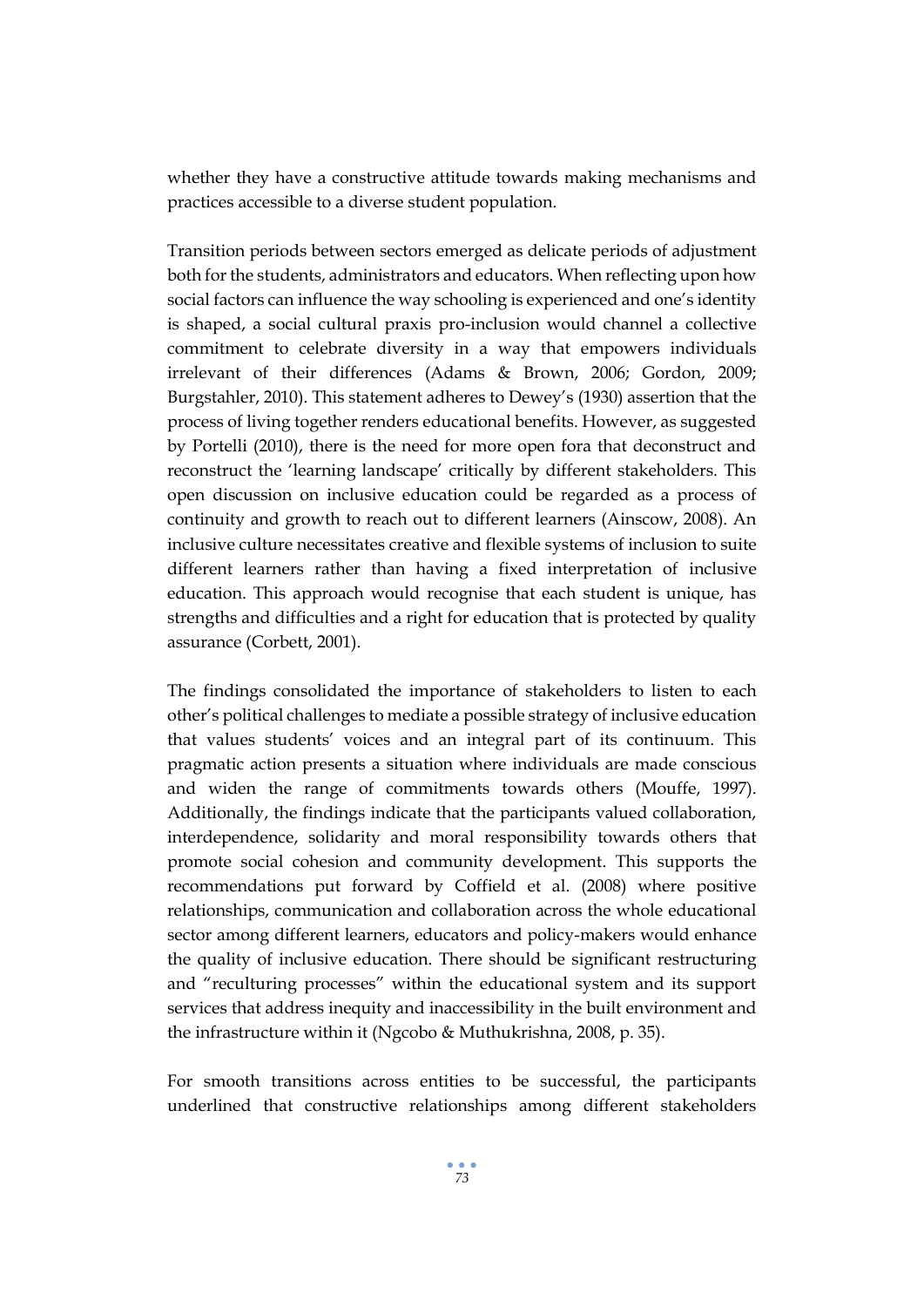inculcate a pro-inclusion culture. Good relationships are a social construct that create spaces where different stakeholders are considered with an equal power to challenge the construct of difference in the mechanism of the respective educational institution. On the same lines, Fernie and Henning (2006) suggest that, "self-advocacy and self-determination inculcate a sense of partnership between academic staff and students, in which each group is responsible for their respective roles, ensuring students succeed in maximising their academic potential" (p. 26). Moreover, the participants' reflections underlined that constructive support networks increased disabled and non-disabled students' resilience to face challenges and promote social inclusion. Coleman and Hagell (2007) explain that resilience describes positive adaptation to adversity while vulnerability is the failure to adaptation, lack of resistance or maladjustment to adversity. Roberts (2009) deduces that school staff is an important source of support to disabled students to overcome challenges and to improve organisation to meet students' needs. Haihambo (2011) claims that lack of sensitivity from peers and lecturers promote exclusion from group participation. Flexibility, communication, recognition of the benefits of interdependence, open mindedness, mutual understanding and empathy are key to inclusive learning that is student-centred (Corbett, 2001; Haihambo, 2011).

# **Conclusion**

The development of smooth transitions across entities is a means of assisting students to reach their full learning and employment potential. Empowering students to voice themselves, develop self-advocacy skills and agency from the early years stemmed from a rights-based ideology are means to encourage disabled persons to develop an identity of individuals who are able to contribute in the transformation of the educational system that is more democratic and socially just. Collaboration among staff, flexibility and accessibility in the provision of courses, programmes and assessment are useful to balance the provision of inclusive education on a theoretical and pragmatic level (Björnsdóttir, 2017). This implies training so that staff involved in the planning of programmes and lecturers would plan courses suitable for student diversity (Goodrich, 2016).

Further investment is needed to ensure that diverse students have an opportunity to develop their learning potential and gain employability skills. Investment in developing continuity across educational and employment entities proactively would contribute to the development of disabled persons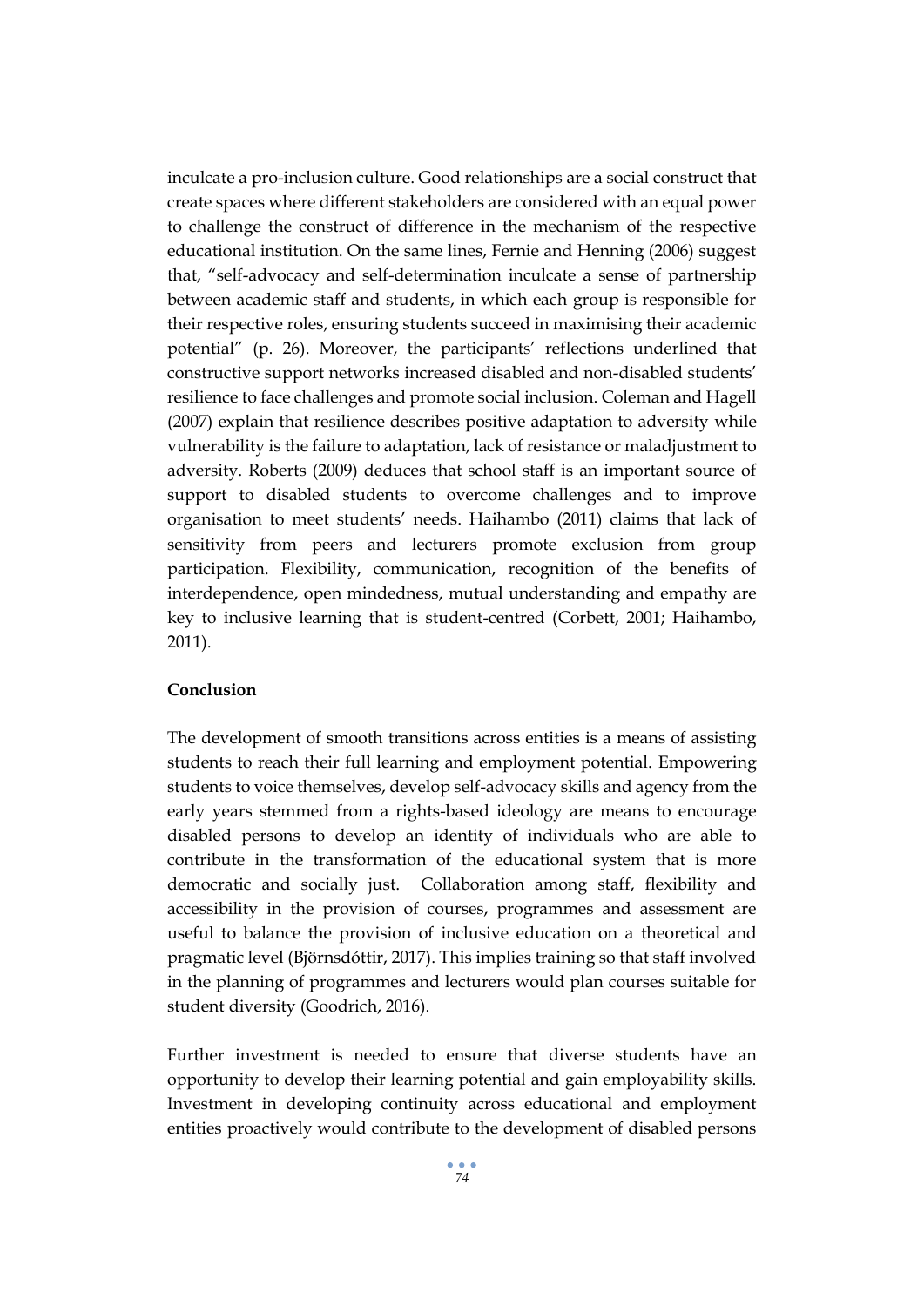as an integral component of human capital, a major resource for the development of sustainable communities.

# **References:**

- Adams, M., & Brown, S. (2006). Introduction. In M. Adams, & S. Brown (Eds.), *Towards inclusive learning in Higher education – developing curricula for disabled students* (pp. 10-22). London, UK: Routledge.
- Ainscow, M. (2008). Profile. In P. Clough, & J. Corbett. (Eds.), *Theories of inclusive education – a student's guide* (pp. 39-42). London, UK: Paul Chapman Publishing.
- Armstrong, A. C., Armstrong, C., & Spandagou, I. (2010). *Inclusive education – international policy and practice.* London, UK: SAGE Publications.
- Beaty, L. A. (1992). Adolescent self-perception as a function of vision loss. *Adolescence*, *27*(107), 707-14. Retrieved from [https://search-proquest-com.ejournals.](https://search-proquest-com.ejournals/) um.edu.mt/docview/195924159?rfr\_id=info%3Axri%2Fsid%3Aprimo
- Björnsdóttir, K. (2017). Belonging to higher education: Inclusive education for students with intellectual disabilities. *Journal of Special Needs Education*, *32*(1), 125-136. Retrieved from [www.tandfonline.com.ejournals.um.edu.mt/](http://www.tandfonline.com.ejournals.um.edu.mt/) doi/pdf/10.1080/08856257.2016.1254968?needAccess=true
- Bossaert, G., Colpin, H., Pijl, S. J., & Petry, K. (2012). Loneliness among students with special educational needs in mainstream seventh grade. *Research in Developmental Disabilities*, *33*(6), 1888-1897. Retrieved from www.sciencedirect.com.ejournals.um.edu.mt/science/article/pii/S0891422212 001266?via%3Dihub
- Braun, V., & Clarke, V. (2013). *Successful qualitative research – a practical guide for beginners*. London, UK: SAGE Publications.
- Burgstahler, S. E. (2010). Universal design in higher education. In S. E. Burgstahler, & R. C. Cory (Eds.), *Universal design in Higher education – from principles to practice* (pp. 1-20). Cambridge, MA: Harvard Education Press.
- Callus, A., Bonello, I., Mifsud, C. & Fenech, R. (2019). Overprotection in the lives of people with intellectual disability in Malta: knowing what is control and what is enabling support. *Disability & Society, 34*(3), 345-367. Retrieved from wwwtandfonline-com.ejournals.um.edu.mt/doi/epub/10.1080/09687599.2018. 1547186?needAccess=true
- Chanock, K., Stevens, M., & Freeman, S. (2011). A "visible" woman: Learning with a student who is Deaf-blind at University. *The Review of Disability Studies: An International Journal*, *7*(2), 48-48. Retrieved from [www.rds.hawaii.edu/](http://www.rds.hawaii.edu/%20downloads/)  [downloads/](http://www.rds.hawaii.edu/%20downloads/)
- Coffield, F., Edward, S., Finlay, I., Hodgson, A., Spours, K., & Steer, R. (2008). *Improving learning, skills and inclusion – the impact of policy on post-compulsory education*. London, UK: Routledge.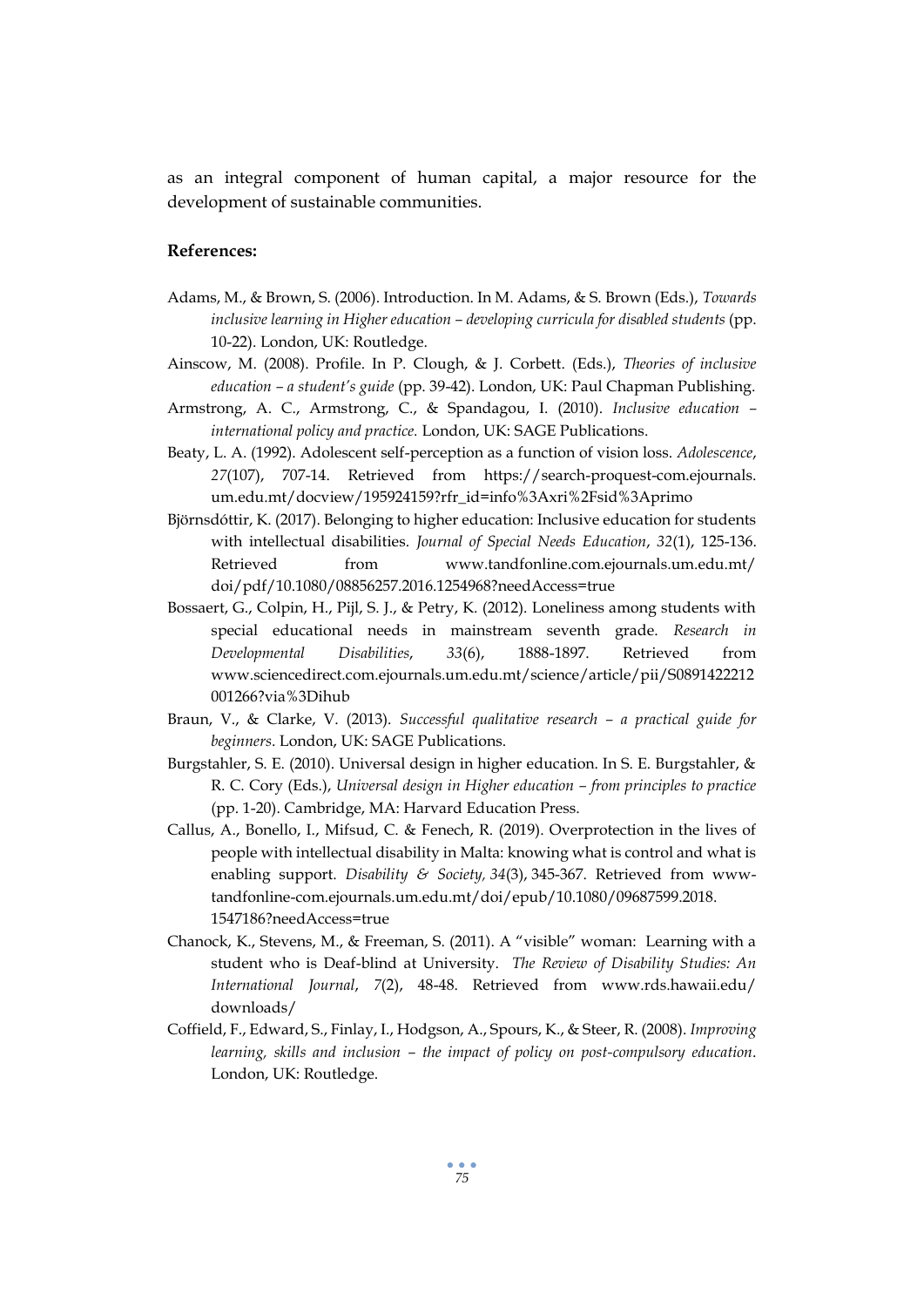- Coleman, J., & Hagell, A. (2007). The nature of risk and resilience in adolescence. In J. Coleman, & A. Hagell (Eds.), *Adolescence, risk and resilience – against the odds* (pp. 1-16). Sussex, UK: John Wiley & Sons, Ltd.
- Collins, K. M. T. (2010). Advanced sampling designs in mixed research: Current practices and emerging trends in the social and behavioural sciences. In A. Tashakkori, & C. Teddlie (Eds.), *Mixed methods in social and behavioural research* (pp. 353-378). London, UK: SAGE Publications.
- Corbett, J. (2001). *Supporting inclusive education – a connective pedagogy*. London, UK: Routledge Falmer.
- Corker, M. (2005). Disability discourse in a postmodern world. In T. Shakespeare (Ed.), *The disability reader* (pp. 221-233). London, UK: Continuum.
- Cousin, G. (2009). *Researching learning in higher education – An introduction to contemporary methods and approaches.* London, UK: Routledge.
- Dewey, J. (1930). *Democracy and education – An introduction to the philosophy of education*. New York, NY: The Macmillan Company.
- Dewey, J. (1938). *Experience and education*. New York, NY: Touchstone Simon and Shuster.
- Downing, J. (2006). On peer support, Universal Design, and access to the core curriculum for students with severe disabilities: A personnel preparation perspective. *Research & Practice for Persons with Severe Disabilities*, *31*(4), 327-330. Retrieved from the state of the state of the state of the state of the state of the state of the state of the state of the state of the state of the state of the state of the state of the state of the state of the state of

http://web.b.ebscohost.com.ejournals.um.edu.mt/ehost/pdfviewer/pdfviewe r?vid=1&sid=465c2742-fbad-4322-b1f4-a45e3a803f16%40sessionmgr103

Duplaga, M. (2017). Digital divide among people with disabilities: Analysis of data from a nationwide study for determinants of Internet use and activities performed online. *PLoS ONE*, *12*(6), 1-19. Retrieved from http://web.b.ebscohost.com.ejournals.um.edu.mt/ehost/pdfviewer/pdfviewe r?vid=1&sid=8f07f24b-59bc-4763-bcd2-9f2cbe6af138%40sessionmgr101

- Fernie, T., & Henning, M. (2006). From a disabling world to a new vision. In M. Adams, & S. Brown (Eds.), *Towards inclusive learning in higher education – developing curricula for disabled students* (pp. 23-31). London, UK: Routledge.
- Gaad, E., & Almotairi, M. (2013). Inclusion of student with special needs within higher education in UAE: Issues and challenges. *Journal of International Education Research*, *9*(4), 287-292. Retrieved from https://search-proquestcom.ejournals.um.edu.mt/docview/1442471712?rfr\_id=info%3Axri%2Fsid%3 Aprimo
- Goodrich, M. A. (2016). Improving distance education for disabled students: Making the grade. *Distance Learning*, *13*(1), 15-20. Retrieved from http://search.proquest.com.ejournals.um.edu.mt/docview/1800737838/fullte xtPDF/A74990E9D07E40AFPQ/1?accountid=27934
- Gordon, D. T. (2009). School reform: are we just getting started? In D. T. Gordon, J. W. Gravel, & L. A. Schifter (Eds.), *A policy reader in Universal design for learning* (pp. 19-33). Cambridge, MA: Harvard Education Press.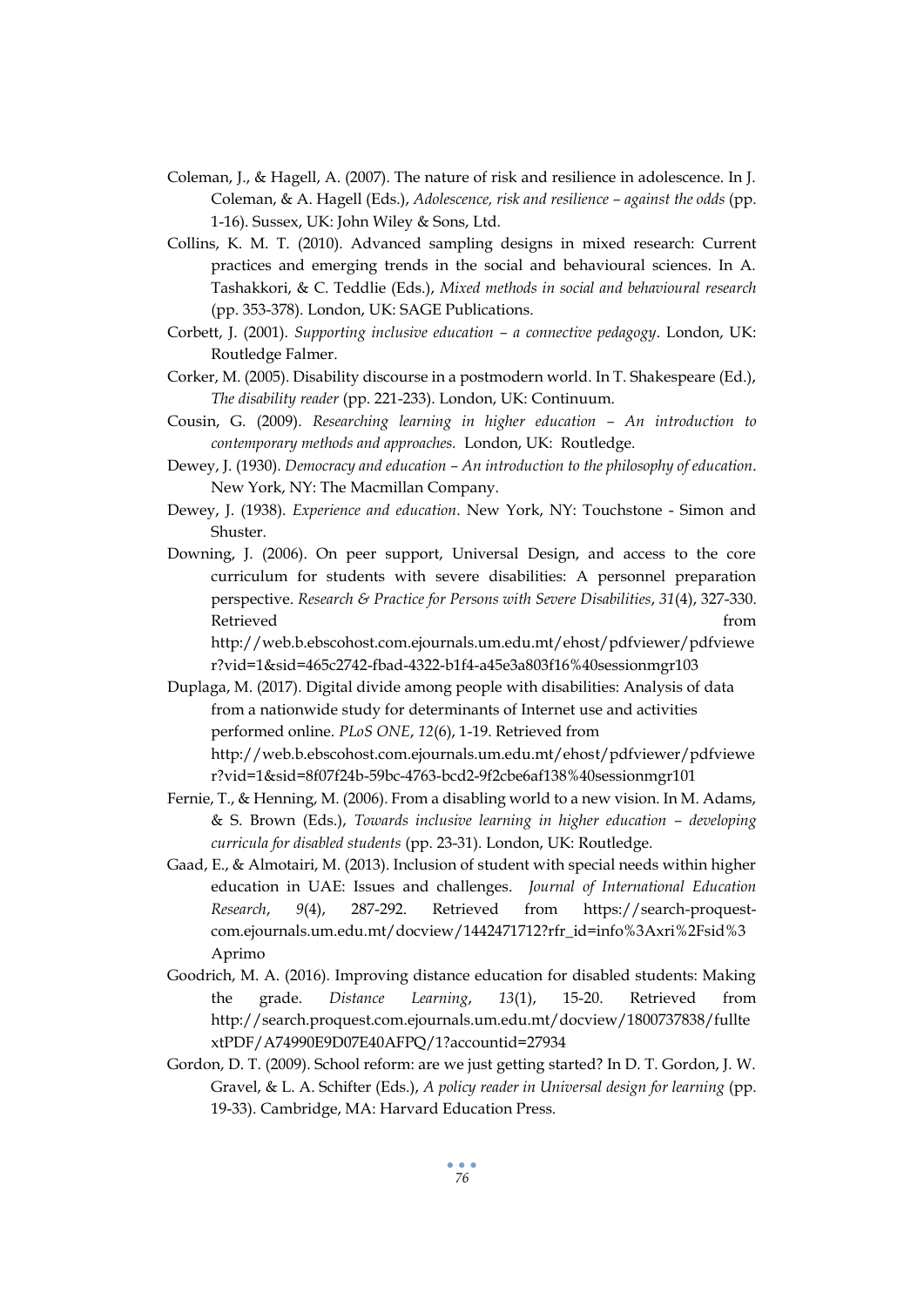- Haihambo, C. K. (2011). *Inclusive education – challenges of students with disabilities in institutions of Higher Education in Namibia*. Saarbrücken, DE: Lambert Academic Publishing.
- Konur, O. (2002). Assessment of disabled students in higher education: Current public policy issues. *Assessment & Evaluation in Higher Education*, *27*(2), 131-152. Retrieved from the state of the state of the state of the state of the state of the state of the state of the state of the state of the state of the state of the state of the state of the state of the state of the state of http://web.b.ebscohost.com.ejournals.um.edu.mt/ehost/pdfviewer/pdfviewe

r?vid=1&sid=14014dd6-9630-4147-a034-d883099a6a9e%40sessionmgr102

- Kvale, S., & Brinkmann, S. (2009). *Interviews – Learning the craft of qualitative research interviewing.* London, UK: SAGE Publications.
- Marks, S. U. (2008). Self-determination for students with intellectual disabilities and why I want educators to know what it means. *Phi Delta Kappan*, *90*(1), 55-58. Retrieved from <http://web.a.ebscohost.com.ejournals.um.edu.mt/ehost/> pdfviewer/pdfviewer?vid=1&sid=7843b50f-6902-4775-bcb7- 72f46c62e43c%40sessionmgr4006
- Max Bergman, M. (2010). Hermeneutic content analysis Textual and audiovisual analyses within a mixed methods framework. In A. Tashakkori, & C. Teddlie (Eds.), *SAGE handbook of mixed methods in social & behavioural research* (pp. 379- 396). London, UK: SAGE Publications.
- Michalko, R. (2002). *The difference that disability makes.* Philadelphia, USA: Temple University Press.
- Morley, L., & Croft, A. (2011). Agency and advocacy: Disabled students in higher education in Ghana and Tanzania. *Research in Comparative and International Education*, *6*(4), 383-399. Retrieved from [http://journals.sagepub.com.ejournals.](http://journals.sagepub.com.ejournals/) um.edu.mt/doi/abs/10.2304/rcie.2011.6.4.383
- Mouffe, C. (1997). Deconstruction, pragmatism and the politics of democracy. In C. Mouffe (Ed.), *Deconstruction and pragmatism* (pp. 1-12). London, UK: Routledge.
- Ngcobo, J., & Muthukrishna, N. (2008). Teachers' dominant discourses of inclusion and disability: A case study at a semi-rural township school in the province of KwaZulu-Natal, South Africa. In S. L. Gabel, & S. Danforth, (Eds.), *Disability and the politics of education* (pp. 19-39). New York, NY: Peter Lang Publishing, Inc.
- Opie, C. (2004). Research procedures. In Opie, C (Ed.), *Doing educational research* (pp. 95-129). London, UK: SAGE Publications.
- Portelli, J. P. (2010). *Inclusive education*. Retrieved from http://www.academia.edu/397579/Inclusive\_Education
- Riddell, S., & Weedon, E. (2014). Disabled students in higher education: Discourses of disability and the negotiation of identity. *International Journal of Educational Research*, *63*, 38–46. Retrieved from [www.sciencedirect.com.ejournals.](http://www.sciencedirect.com.ejournals/) um.edu.mt/ science/article/pii/S0883035513000487?via%3Dihub
- Roberts, H. (2009). Listening to disable students on teaching, learning and reasonable adjustments. In M. Fuller, J. Georgeson, M. Healey, A. Hurst, K. Kelly, S. Riddell, H. Roberts, & E. Weedon (Eds.), *Improving disabled students' learning – experiences and outcomes* (pp. 38-59). London, UK: Routledge.